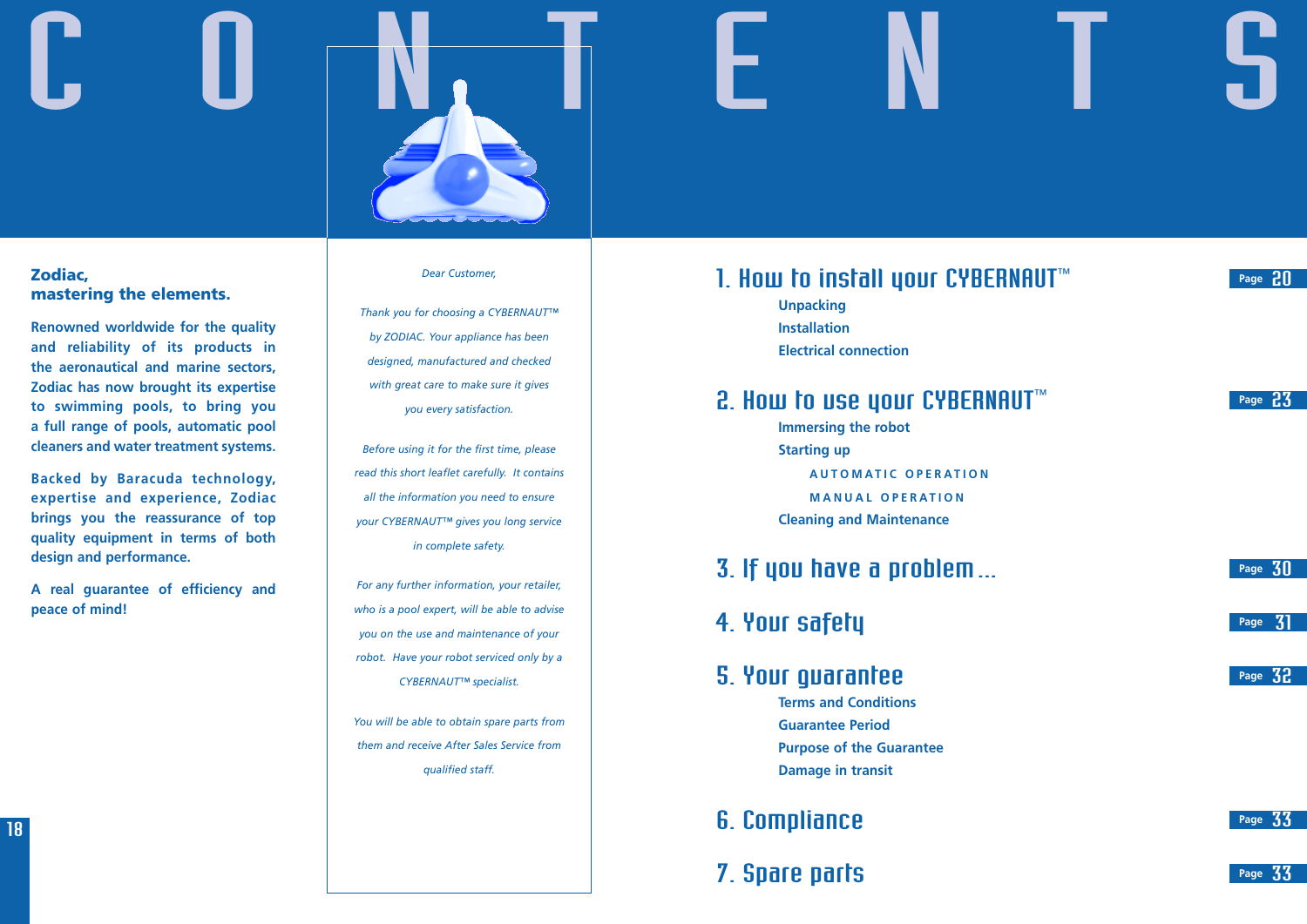# **2. Installation**

**For your own safety and to ensure that your CYBERNAUT™ functions properly, proceed as follows:**

- *Put the control box at least 3.5 metres away from the edge of the pool avoiding direct exposure to the sun.*
- *Fix to the ground using the fixing dowels supplied, and lock the trolley foot into them to immobilise the trolley (diagram 3).*

21

# **1. Unpacking**

- **The following items should be in the packaging:**
- *your CYBERNAUT™ robot*
- *its transport trolley including the control box*

# I. How to install now ro Install<br>your CyBERNAUT™

**• Make sure your appliance has not been damaged in transit (impact, broken parts etc.). If you notice the slightest defect, however minor, do not hesitate to contact your retailer before using your CYBERNAUT™.**

## **ASSEMBLING THE TRANSPORT TROLLEY**

- **Before removing the appliance from the box:**
- *Loosen the round black knobs on the transport trolley as far as they will go (they should pull out by approximately 1 cm);*
- *Fold out the transport trolley (diagram 1);*
- *Retighten the black knobs on the trolley (diagram 2);*
- **Take the robot out of the box, then the trolley;**
- *Make sure the fasteners used to support the trolley are towards the rear when winding the cable (diagram 2).*



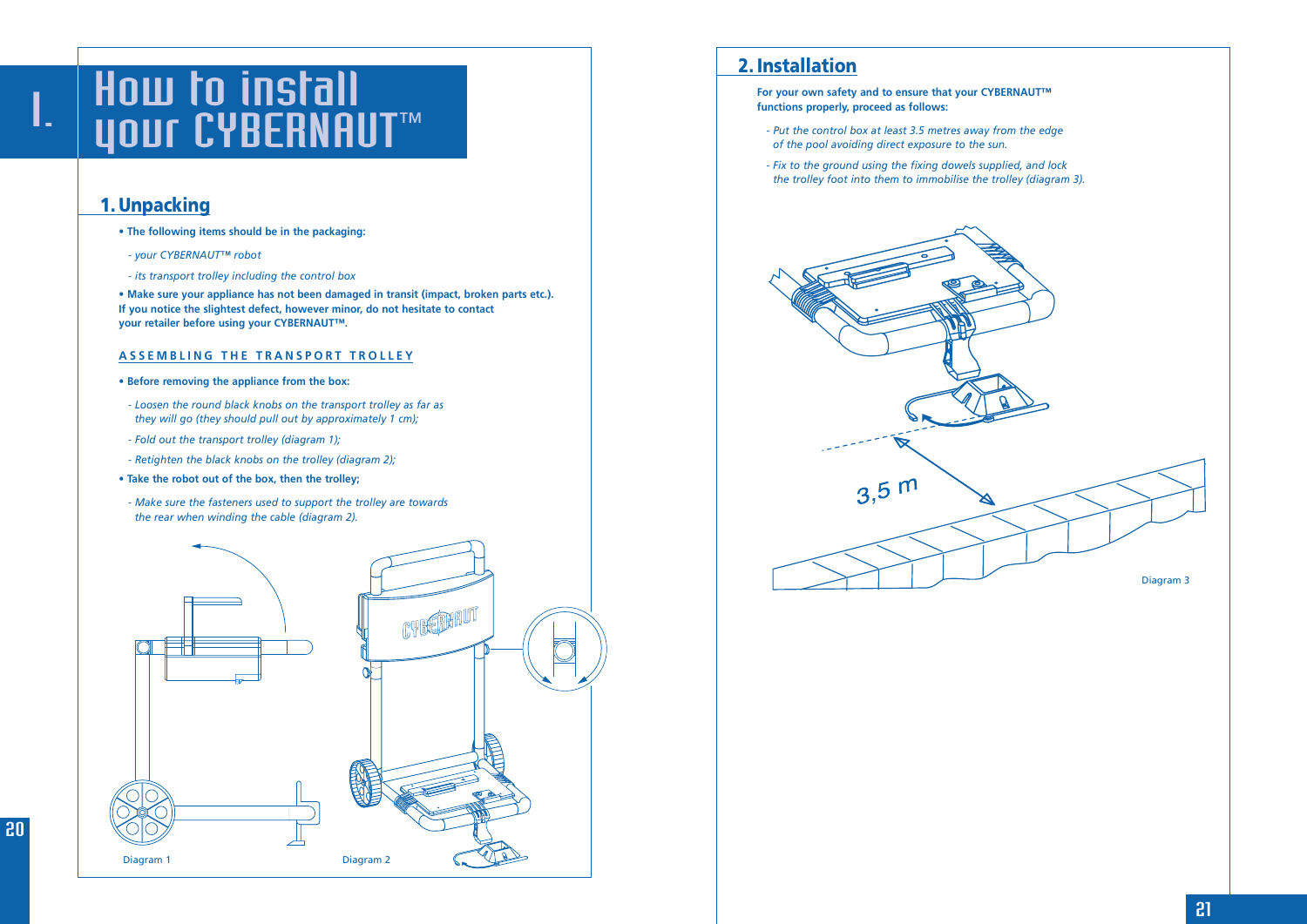# **3. Electrical connection**

- *Connect the robot cable to the control box and screw the connector tight (diagram 4).*
- *Lift the lid of the control box (diagram 5).*
- *Make absolutely sure that the "On(I)/Off(O)" switch is set to Off(O); the robot may be seriously damaged if it is switched on whilst it is out of the water.*
- *Only connect the control box to an earthed electrical socket fitted with a maximum 30 mA residual current protection device (if you are not sure, contact your installer's electrician).*

# **1. Immersing the robot**



*carrying out the following steps.*

*and take in water (diagram 7).*

# How to use 2. your CYBERNAUT™



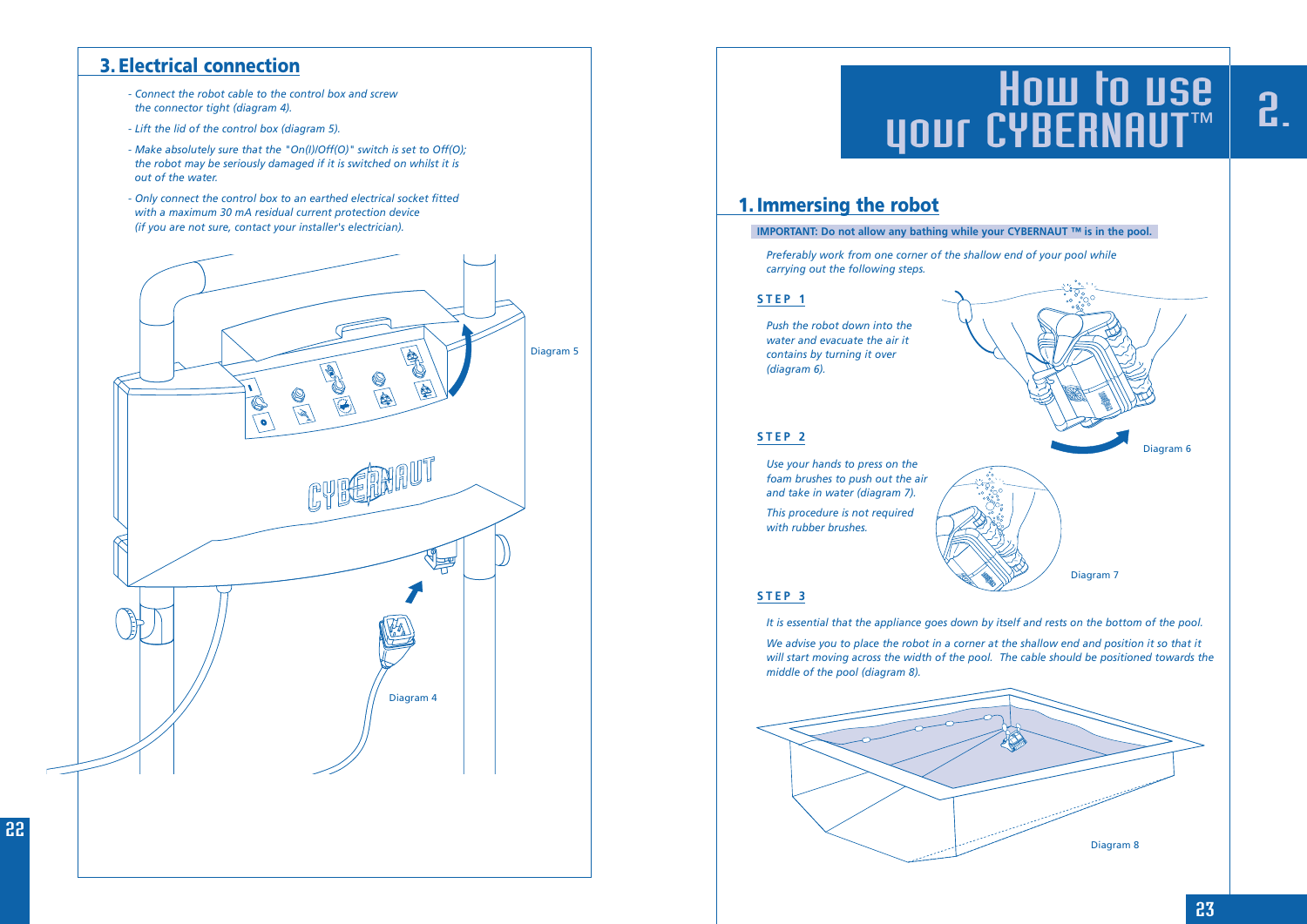# 25

## **B) MANUAL OPERATION**

**In this mode your robot will move in the direction you indicate by using the control buttons on the control box.**

- *Set the manual / automatic " mode button on the control box*  to manual  $\sqrt[10]{m}$  mode (fig. 1).
- *Set the "On* (**I**) */Off* (**0**)*" rocker switch to On* (**I**) *(fig. 2).*
- *Press the "Start*  $\mathbb{R}^N$  *" button to start the appliance (fig. 3).*
- *"Forward, Stop, Back" (fig. 4).*



- *while the robot is moving forward or back (fig. 5).*
- *mode. The robot will start performing the pre-set program as if it had been started up in automatic mode.*
- *lead from the mains.*

# **2. Starting up**

**You can choose whether to operate your CYBERNAUT™ in automatic or manual mode.**

**Whichever mode you choose the robot will operate for a period of time pre-set in the factory:**

- *1 and a half hours for models fitted with a 16 m cable;*
- *3 hours for models fitted with a 25 m cable.*

## **A) AUTOMATIC OPERATION**

**In this mode your robot will perform a sequence of movements which have been programmed in the factory to meet the requirements of most pools.**

**If this configuration does not suit the size or shape of your pool, contact your retailer so that he can select the most suitable program for your pool.**

- *Set the rocker switch "manual /automatic mode " " on the control box to "automatic " (fig. 1).*
- *Set the "On* (**I**)*/Off* (**0**)*" rocker switch to On* (**I**) *(fig. 2).*
- *Press the "Start*  $\mathbb{R}^2$  *" button to start the appliance (fig. 3).*
- *You can change to manual control of the robot's movement at any time by setting the switch to manual mode.*
- *When the programme has been completed, the robot stops. Set the "On* (**I**)*/Off* (**0**)*"switch to Off* (**0**) *and disconnect the supply lead from the mains (fig. 4).*



**IMPORTANT: Wait for about 1/4 hour before taking the robot out of the water.** 



**IMPORTANT: Wait for about 1/4 hour before taking the robot out of the water.**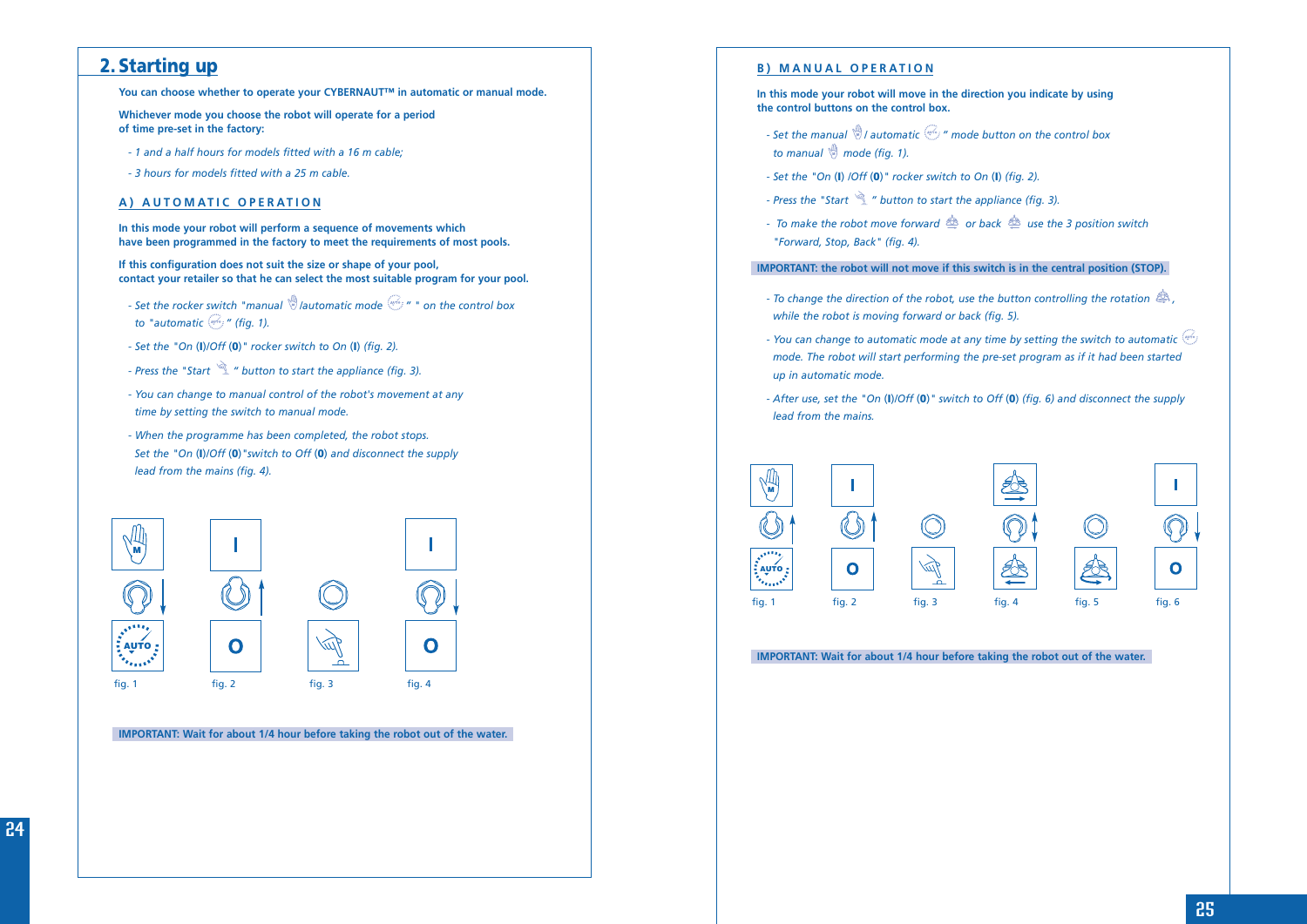## **ADVICE**



- 
- 
- 
- 
- 

**• The robot should be cleaned regularly in clean or slightly soapy water, but never with any solvent such as trichlorethylene. Rinse thoroughly.**

**• Before putting your robot into winter storage, rinse it thoroughly and let it dry in a dry atmosphere.**

**• None of the mechanical parts accessible to the user requires greasing.**

**• Use your robot as often as possible. This will give you the maximum benefit from a pool that is always clean and a filter bag that clogs less quickly.**

**• Part of the pool may occasionally not be absolutely clean after running your robot on the automatic program. If this occurs you can use the manual mode to complete the cleaning in very little time.**

## **3. Cleaning and maintenance**

## **CLEANING THE FILTER BAG**

**We advise you to clean the filter bag after completion of every cycle.**

*- Switch off the robot at the mains electricity supply and disconnect the control box from the mains.*

*- Take the robot out of the water using the lifting cord (diagram 9). Place the robot upside-down on the ground to access the filter holder plate located on the underside of the robot, taking care not rest the robot on its floats (diagram 10).*



*- Unlock the four hooks holding the plate (diagram 11). Remove it, holding it upside down so that the debris stays in the bag (diagram 12).*

Diagram 9 Diagram 10



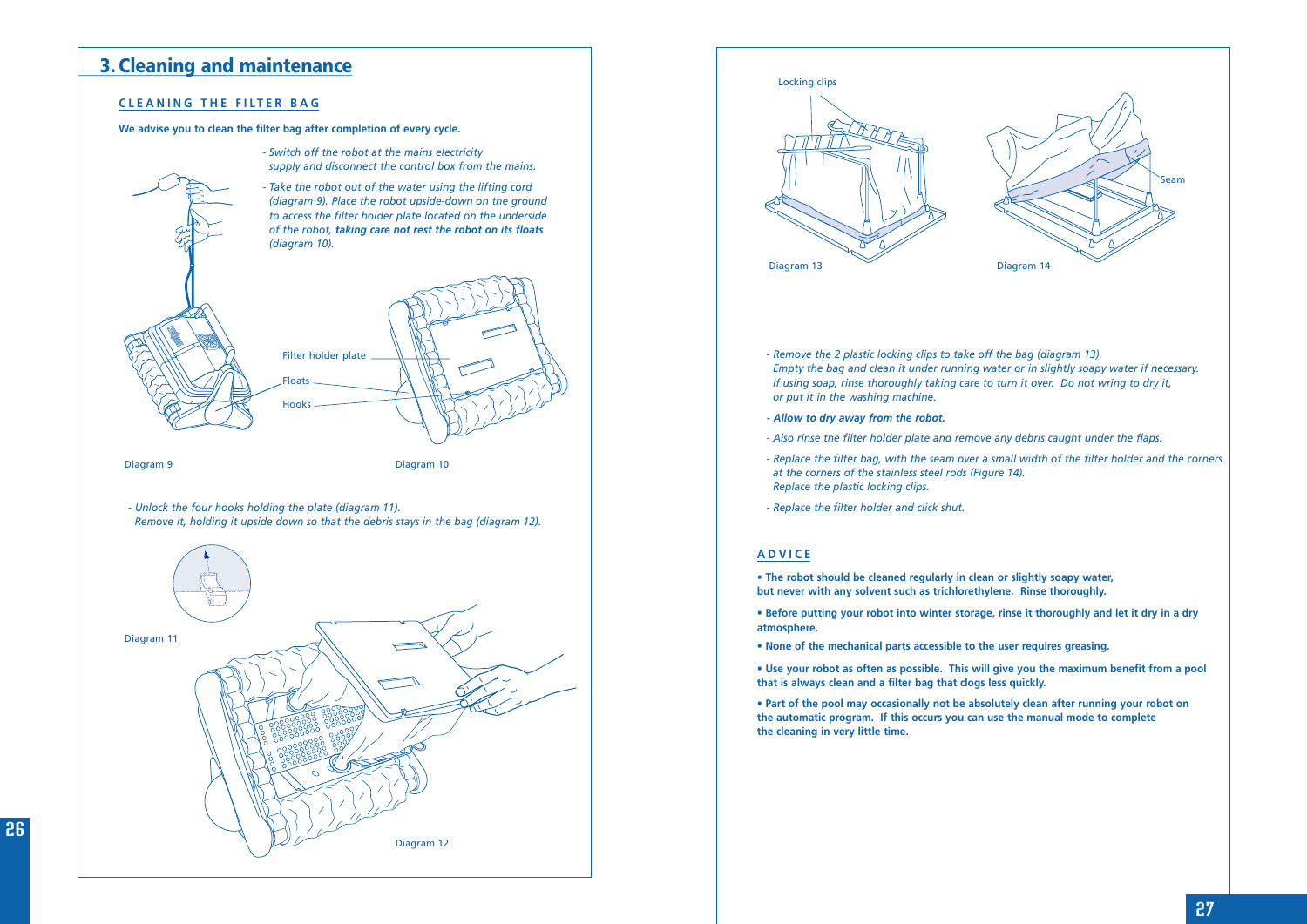



## **REPLACING BRUSHES**

**• Your robot is equipped with foam pads.**

**We recommend that you change the foam pads at the end of each season. It is essential to replace them if their surface is smooth or worn.**

*- Turn the robot upside down, taking care not to rest it on the float arms (Figure 15).*

*- Spread the foam pads to reveal the foam pad fixing clips, then lift up the clips (using a lever if necessary) and remove them, taking care not to open them out too far (Zoom A).*

*- Remove the worn foam pad and replace it with a new one, with the smooth side inwards (Zoom B).*

*- With the edges of the foam pads upwards, position all the foam pad fixing clips in the notches in the pads without actually clipping them in place.*

*- With the clips positioned in the notches, open them out slightly and push them in around the pad holder such that the mark in the centre of the clips is located at the join in the pad.*

*- Retighten the pads, making sure the mark stays in the same place.*

- 
- 

28

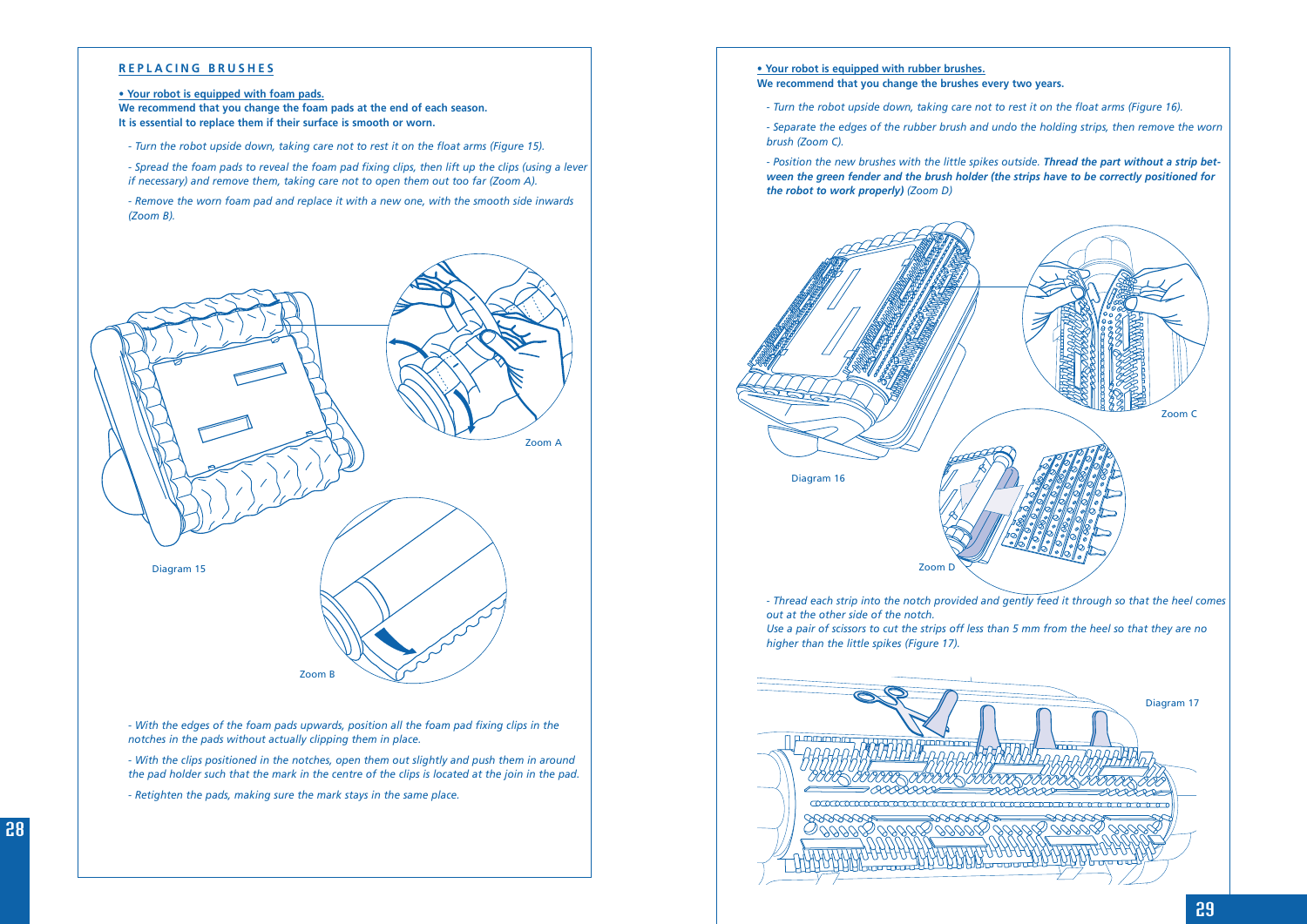# **Your CYBERNAUT™ has been manufactured in compliance with the strictest standards. To get the most out of your appliance in complete safety, treat your appliance as follows:**

- **Only connect the control box to an earthed electrical socket fitted with a maximum 30 mA residual current protection device.**
- **Take sure the control box is at least 3.5 metres from the edge of the pool and do not expose it to direct sunlight.**
- **Never let anyone bathe in your pool while your robot is in the pool. If the transport trolley should accidentally fall into the water, it is imperative that you disconnect it from the electricity supply before rescuing the trolley.**
- **To prevent any risk of electric shock, never open the electronic control box. Call in a qualified technician.**
- **Never try to repair the mains electricity cable. Contact the After Sales Service to have it replaced with a genuine spare part to prevent hazard.**

# **1. The robot does not run along the bottom of the pool properly.**

**There is air inside the body of the appliance. Repeat the initial immersion procedure making sure you carry out the steps described earlier point by point. Turn the robot right over keeping it immersed so the air trapped inside the body escapes. Press the foam pads well to push out the air.**

# 3. If you have lf you have strategies and the settlement of the settlement of the settlement of the settlement of the set of <br>If you have settlement of the settlement of the settlement of the settlement of the settlement of the settleme<br>

# **2. The robot does not mount or no longer mounts the sides.**

**There can be 2 reasons for this:**

- *The filter bag is full or clogged. Simply clean it.*
- *Although the water looks clear, there are microscopic algae in your pool not visible to the naked eye, which are making the sides slippery and preventing the robot from climbing. Carry out a chlorine shock-treatment and reduce the pH slightly. Never leave the robot in the water during a chlorine shock-treatment.*

**N.B. : failure to climb the sides will not have a major effect on cleaning which is primarily done over the bottom of the pool. Since the CYBERNAUT™ can turn, it will still clean the whole of the bottom surface.**

# **3. The robot does not move at all.**

**Make sure there is electricity being supplied to the socket to which the control box is connected.**

**Make sure you have:**

- *set the "On(I)/Off(O)" switch to On (I),*
- *pressed the "start" button,*

**If you have selected manual mode, check that the button controlling the direction of movement is set to forward or back and is not in the middle position.**

**If the problem persists, contact your retailer.**

# **4. Cleaning efficiency seems to have reduced.**

**Check that the foam pads have not become smooth. As a rule, it is advisable to replace the foam pads after one season's use.**

# 31